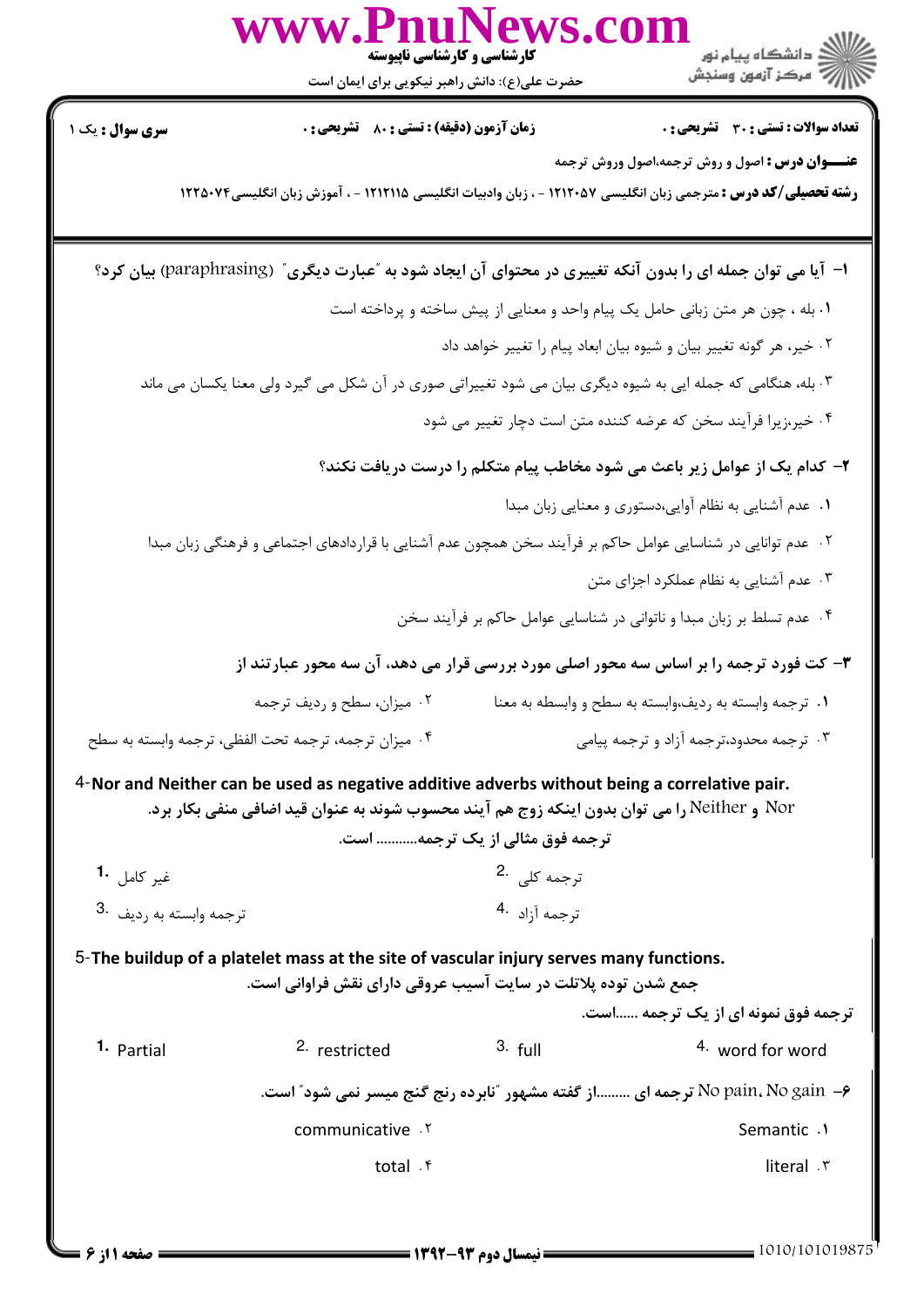|                                                                                                                                                                                                                                                                                                                                                                | www.PnuNews.com<br>کارشناسی و کارشناسی ناپیوسته<br>حضرت علی(ع): دانش راهبر نیکویی برای ایمان است                         |                                                                                                                                                                                 |  |  |
|----------------------------------------------------------------------------------------------------------------------------------------------------------------------------------------------------------------------------------------------------------------------------------------------------------------------------------------------------------------|--------------------------------------------------------------------------------------------------------------------------|---------------------------------------------------------------------------------------------------------------------------------------------------------------------------------|--|--|
| <b>سری سوال : ۱ یک</b>                                                                                                                                                                                                                                                                                                                                         | <b>زمان آزمون (دقیقه) : تستی : 80 ٪ تشریحی : 0</b>                                                                       | تعداد سوالات : تستي : 30 ٪ تشريحي : 0                                                                                                                                           |  |  |
|                                                                                                                                                                                                                                                                                                                                                                |                                                                                                                          | <b>عنـــوان درس :</b> اصول و روش ترجمه،اصول وروش ترجمه<br><b>رشته تحصیلی/کد درس :</b> مترجمی زبان انگلیسی ۱۲۱۲۰۵۷ - ، زبان وادبیات انگلیسی ۱۲۱۲۱۱۵ - ، آموزش زبان انگلیسی۲۲۵۰۷۴ |  |  |
| 7-For the occurrence of translation equivalence between SL and TL, of situational futures, the<br>relevance of  relevant features, not  relevant features are important.                                                                                                                                                                                       |                                                                                                                          |                                                                                                                                                                                 |  |  |
| 1. Linguistically-functionally                                                                                                                                                                                                                                                                                                                                 |                                                                                                                          | <sup>2</sup> functionally - linguistically                                                                                                                                      |  |  |
| 3. Culturally-linguistically                                                                                                                                                                                                                                                                                                                                   |                                                                                                                          | <sup>4.</sup> linguistically-culturally                                                                                                                                         |  |  |
| 8-Cultural untranslatability occurs when a situational feature,  relevant for the SL text is<br>completely absent from the  of which the TL is a part.<br>1. Functionally- distinctive situational features<br><sup>2.</sup> Linguistically-linguistic substance<br>3. Linguistically- distinctive situational features<br><sup>4.</sup> Functionally-cultural |                                                                                                                          |                                                                                                                                                                                 |  |  |
|                                                                                                                                                                                                                                                                                                                                                                | 9-In which of the following pairs, there is a converse relationship?                                                     |                                                                                                                                                                                 |  |  |
| 1. Dead-alive                                                                                                                                                                                                                                                                                                                                                  | <sup>2.</sup> cold-warm                                                                                                  |                                                                                                                                                                                 |  |  |
| 3. parent-child                                                                                                                                                                                                                                                                                                                                                | <sup>4.</sup> lily-flower                                                                                                |                                                                                                                                                                                 |  |  |
|                                                                                                                                                                                                                                                                                                                                                                |                                                                                                                          | <b>۱۰</b> - کدامیک از موارد زیر در مورد ترجمه کلمه به کلمه نادرست است؟                                                                                                          |  |  |
| ١. طبقه بندى و رده بندى متفاوت مفاهيم در نظام معنايي زبانهاى مختلف باعث مى شود ترجمه كلمه به كلمه بين زبانها امكان پذير<br>نباشد                                                                                                                                                                                                                               |                                                                                                                          |                                                                                                                                                                                 |  |  |
|                                                                                                                                                                                                                                                                                                                                                                | ۲ . بدلیل یکسان نبودن قالب بندی و مفاهیم در زبانهای مختلف ممکن است در ترجمه کلمه به کلمه ترجمه یک واژه در یک زبان تبدیل  | به یک عبارت و یا جمله در زبان دیگر شود                                                                                                                                          |  |  |
|                                                                                                                                                                                                                                                                                                                                                                | ۰۳ در ترجمه کلمه به کلمه،چشم پوشی از برخی از اجزای معنایی یک عنصر واژگانی موجب یافتن معادل ترجمه ای نامناسبی برای آن در  | زبان مقصد می شود                                                                                                                                                                |  |  |
|                                                                                                                                                                                                                                                                                                                                                                | ۰۴ بدلیل وجود ارتباطی نزدیک و یک به یک بین عناصر زبانی در یک زبان و عناصر متناظر آنها در زبان دیگر،ترجمه کلمه به کلمه در | اکثر موارد درست و قابل قبول است                                                                                                                                                 |  |  |
| 11-    آنچه که واژه "زن " را با ویژگی "زیبایی" مرتبط می سازد،معنای است و تفاوت بین "به درک واصل شدن" و " غزل<br>خداحافظی را خواندن″ بیان کننده معنای  است.                                                                                                                                                                                                     |                                                                                                                          |                                                                                                                                                                                 |  |  |
|                                                                                                                                                                                                                                                                                                                                                                | ٠٢ ارجاعي-سبكي                                                                                                           | ۰۱ تجربی-احساسی                                                                                                                                                                 |  |  |
|                                                                                                                                                                                                                                                                                                                                                                | ۰۴ احساسی-سبکی                                                                                                           | ۰۳ انعکاسی-ارجاعی                                                                                                                                                               |  |  |
|                                                                                                                                                                                                                                                                                                                                                                |                                                                                                                          |                                                                                                                                                                                 |  |  |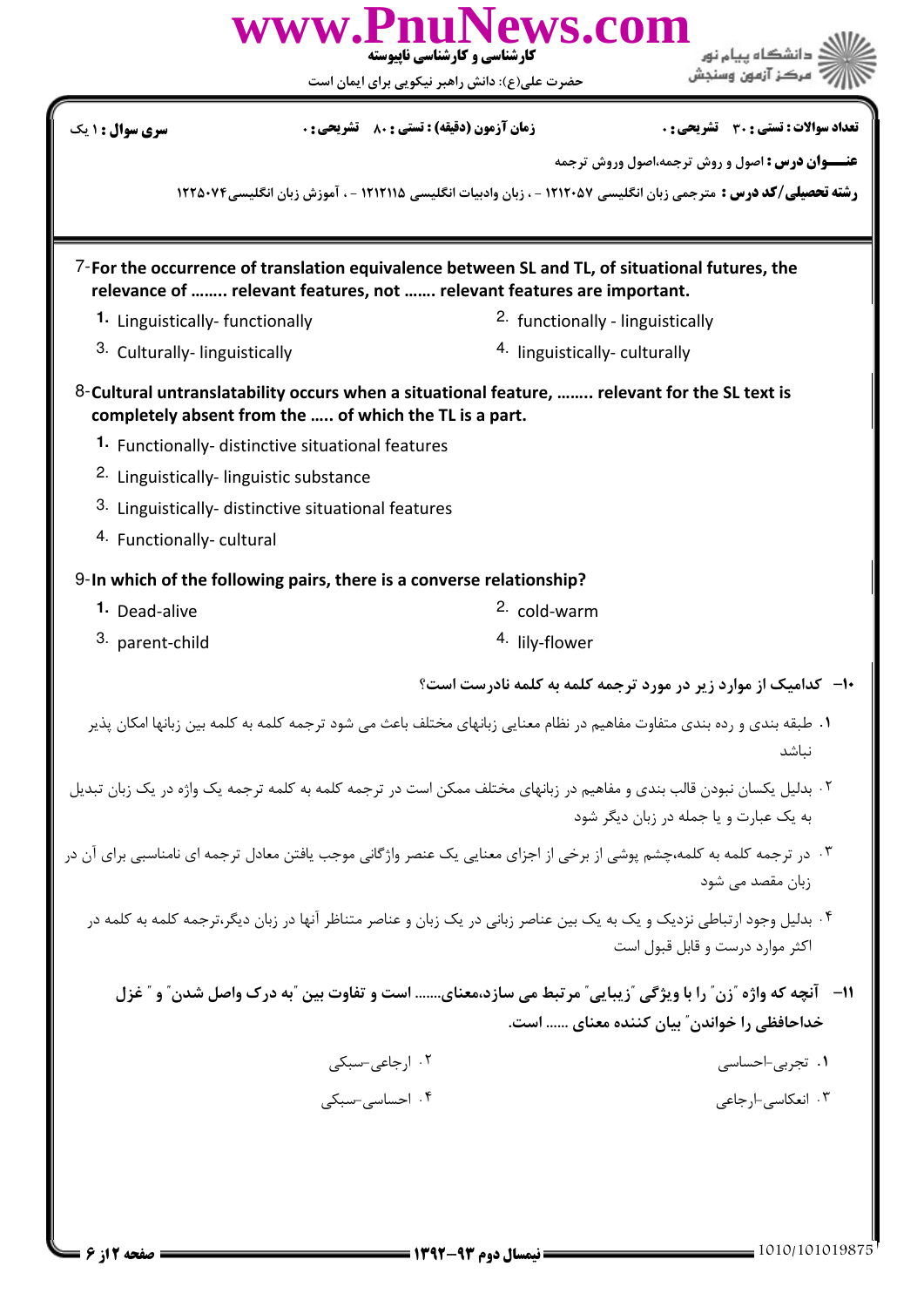|                                                                                                                                                                                                                           | کارشناسی و کارشناسی ناپیوسته<br>حضرت علی(ع): دانش راهبر نیکویی برای ایمان است | www.PnuNews.com                                             | گ دانشگاه پیام نو <b>ر</b><br>رآب آمرڪز آزمون وسنڊش |  |
|---------------------------------------------------------------------------------------------------------------------------------------------------------------------------------------------------------------------------|-------------------------------------------------------------------------------|-------------------------------------------------------------|-----------------------------------------------------|--|
| سری سوال : ۱ یک                                                                                                                                                                                                           | زمان آزمون (دقيقه) : تستى : 80 گشريحى : 0                                     |                                                             | <b>تعداد سوالات : تستی : 30 ٪ تشریحی : 0</b>        |  |
| <b>عنـــوان درس :</b> اصول و روش ترجمه،اصول وروش ترجمه<br><b>رشته تحصیلی/کد درس :</b> مترجمی زبان انگلیسی ۱۲۱۲۰۵۷ - ، زبان وادبیات انگلیسی ۱۲۱۲۱۱۵ - ، آموزش زبان انگلیسی۱۲۲۵۰۷۴                                          |                                                                               |                                                             |                                                     |  |
| 12-Considering figurative meaning, what is the translation of the following expression in Farsi?<br>"As graceful as a Swam"                                                                                               |                                                                               |                                                             |                                                     |  |
| خرامان راه رفتن بمانند يک کبک 1.                                                                                                                                                                                          |                                                                               | خوش اندام چون یک آهو 2.                                     |                                                     |  |
| فريبنده بودن چون يک قو <sup>.3</sup>                                                                                                                                                                                      |                                                                               | خوش خرام چون کبک <sup>.4</sup>                              |                                                     |  |
| به معنی "جلوگیری کردن" بکار رفته است که بیانگر معنایی از نوع  است.<br><b>۱۳</b> – در متن زیر فعل control<br>"One of the biggest tasks will be to control the spread of Malaria"                                           |                                                                               |                                                             |                                                     |  |
| ۰۴ مجازی                                                                                                                                                                                                                  | ۰۳ همایشی                                                                     | ۰۲ دلالتی                                                   | ١. ارتباطي                                          |  |
| ۱۴- با در نظر گرفتن لایه های مختلف معنایی یک جمله، ترجمه زیر را چگونه ارزیابی می کنید؟<br>Boys are seldom trained to follow their father's occupation.<br>پسرها یه ندرت تعلیم داده می شن تا کسب و کار باباشونو دنبال کنند |                                                                               |                                                             |                                                     |  |
| ٠٢ از نظر معناى بين شخصى اشتباه ترجمه شده است                                                                                                                                                                             |                                                                               |                                                             | ٠١ صحيح و قابل قبول است                             |  |
|                                                                                                                                                                                                                           | ۰۴ معنای ارجاعی جمله غلط است                                                  |                                                             | ۰۳ بدون در نظر گرفتن معنای متنی ترجمه شده است       |  |
| ۱۵− از میان ترجمه های جمله زیر، کدامیک از نظر معنای متنی صحیح است؟<br>The teacher explained the problem to the students.                                                                                                  |                                                                               |                                                             |                                                     |  |
| ٠٢ معلم مسئله را براى دانش آموزان توضيح داد                                                                                                                                                                               |                                                                               |                                                             | ۰۱ مسئله را معلم برای دانش آموزان توضیح داد         |  |
| ۰۴ مسئله توسط معلم برای دانش آموزان توضیح داده شد                                                                                                                                                                         |                                                                               |                                                             | ۰۳ برای دانش آموزان معلم مسئله را توضیح داد         |  |
| ۱۶– با توجه به ساختار جملات در یک متن، جهت جلوگیری از تغییر معنای  مترجم باید از ترجمه کردن یک جمله به دو                                                                                                                 |                                                                               |                                                             | جمله یا برعکس اجتناب کند.                           |  |
| ۰۴ مجازی                                                                                                                                                                                                                  | ۰۳ متنی                                                                       | ۰۲ بین شخصی                                                 | ۰۱ ا <sub>ر</sub> جاعی                              |  |
| ۱۷– کدامیک از معادلهای ترجمه زیر از نظر رعایت" موضوع" جمله قابل قبول هستند؟<br>The value of practice seems to be influenced by several important factors.                                                                 |                                                                               |                                                             |                                                     |  |
|                                                                                                                                                                                                                           |                                                                               | ۰۱ به نظر می رسد، چندین عامل مهم در ارزش تمرین تاثیر گذارند |                                                     |  |
|                                                                                                                                                                                                                           |                                                                               | ٠٢ به نظر مي رسد، ارزش تمرين تحت تاثير چندين عامل مهم است   |                                                     |  |
|                                                                                                                                                                                                                           |                                                                               | ۰۳ ارزش تمرین به نظر می رسد تحت تاثیر چند عامل مهم باشد     |                                                     |  |
|                                                                                                                                                                                                                           |                                                                               | ۰۴ چند عامل مهم به نظر می رسد بر ارزش تمرین تاثیر می گذارد  |                                                     |  |
|                                                                                                                                                                                                                           |                                                                               |                                                             |                                                     |  |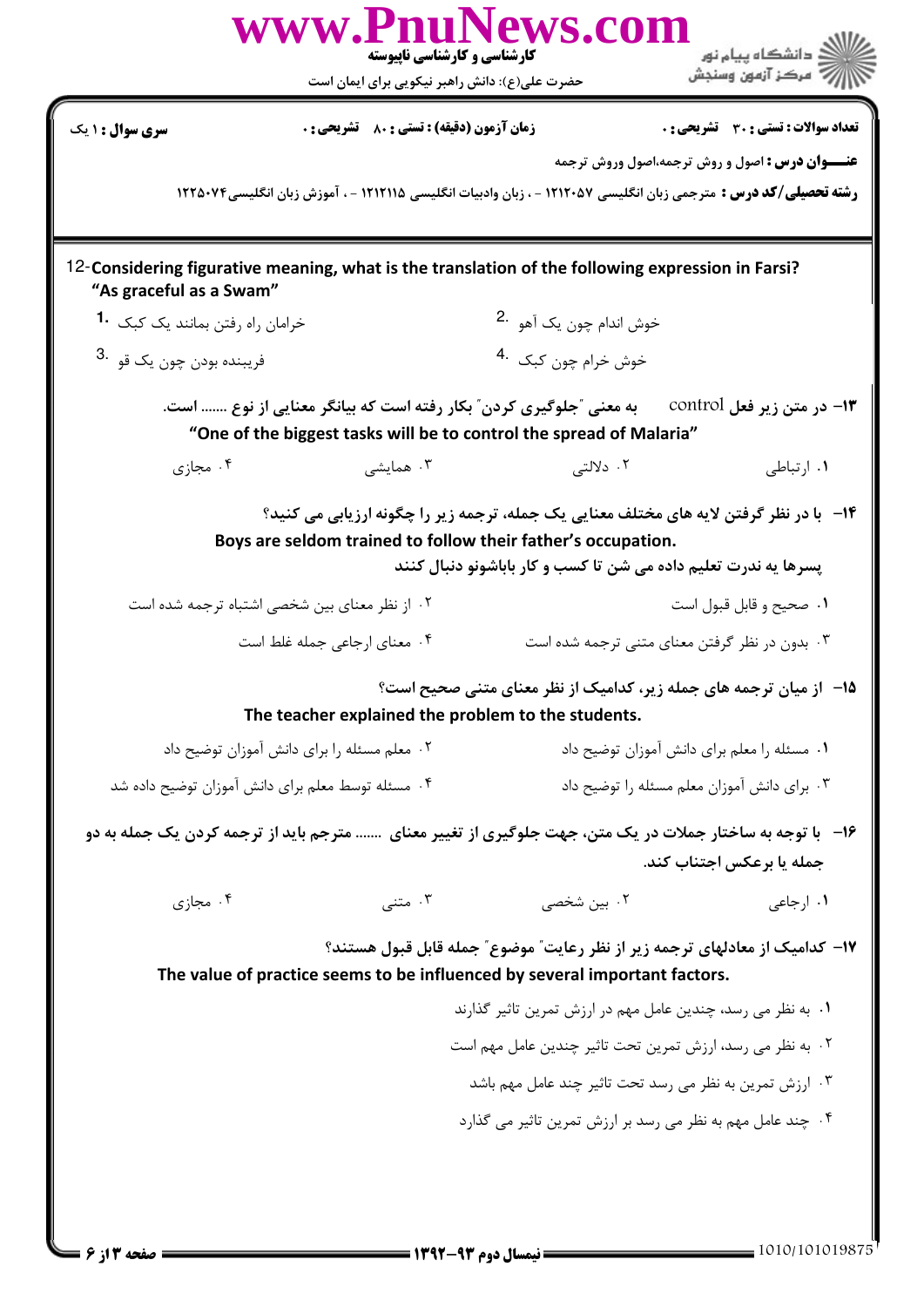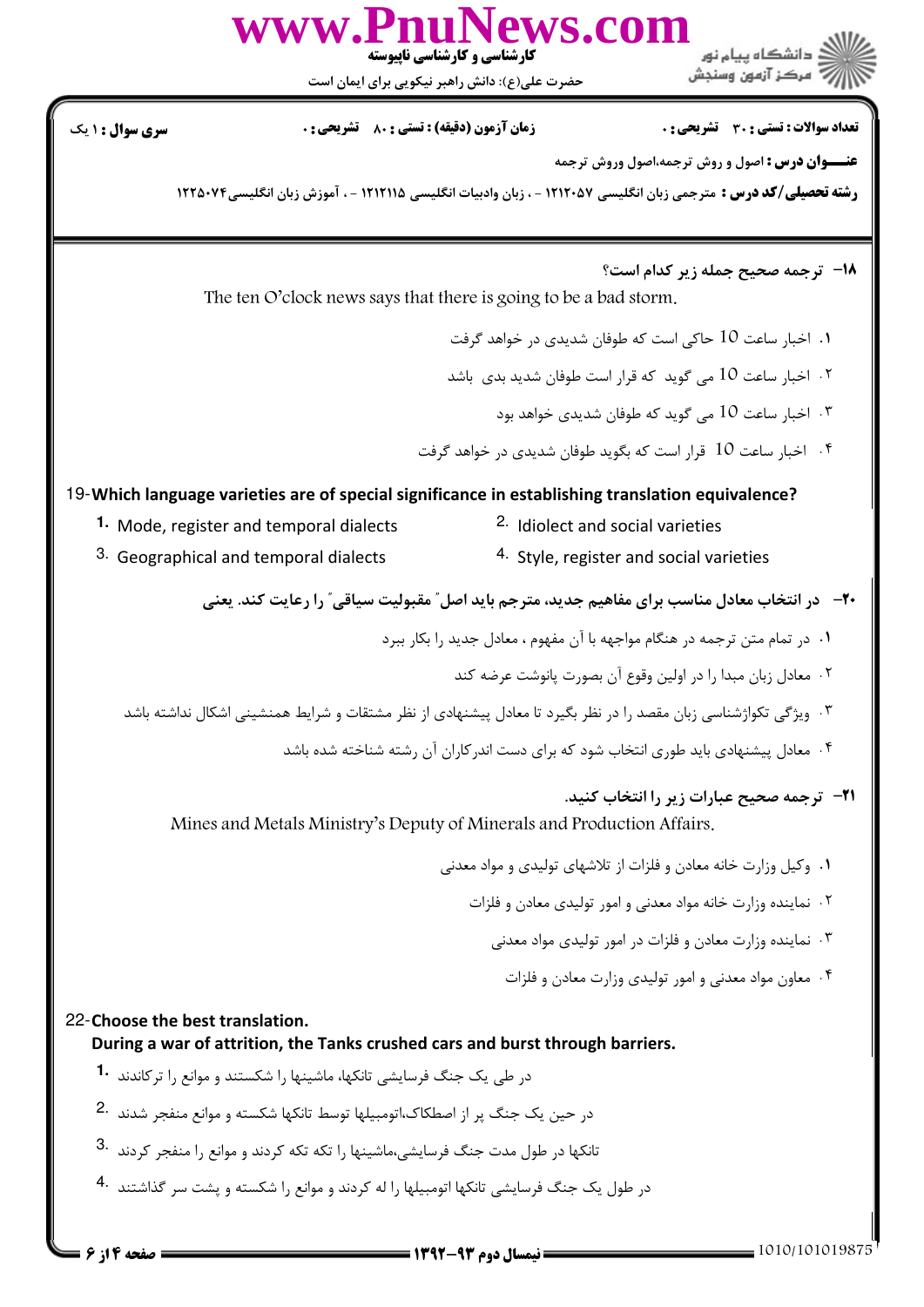

حضرت علي(ع): دانش راهبر نيكويي براي ايمان است

، دانشگاه بیام نور ً مرڪز آزمون وسنڊش

نعداد سوالات : تستي : 30 ٪ تشريحي : . زمان آزمون (دقيقه) : تستي : 80 ٪ تشريحي : . سري سوال : يک 1

**عنـــوان درس :** اصول و روش ترجمه،اصول وروش ترجمه

ر**شته تحصیلی/کد درس :** مترجمی زبان انگلیسی ۱۲۱۲۰۵۷ - ، زبان وادبیات انگلیسی ۱۲۱۲۱۱۵ - ، آموزش زبان انگلیسی۲۲۲۵۰۷۴

23-Gradually a child learns what is expected of him as a member of the society in which he lives.

- ۔<br>تدریجا یک کودک می آموزد چه چیزی از او به عنوان عضوی از جامعه ای که در آن زندگی می کند، انتظار می رود **1**۰
- به تدریج،کودک یاد می گیرد که از او به عنوان عضو جامعه ای که در آن زندگی می کند، چه انتظاری دارند .2
- $^3$ . کودک به آهستگی می فهمد که از او به عنوان عضوی از جامعه ای که در آن زندگی می کند،چه چیزی انتظار می رود
- یک کودک به آهستگی می فهمد که در جامعه ای که او در آن زندگی می کند،از او چه انتظاری می رود .4
- 24-It is hard to believe that Grass flowers should be considered flowers at all. They would not make an acceptable corsage.
	- مشکل بتوان گلهای علفی را اصلا گل شمرد. آنها دسته گل قابل قبولی تشکیل نمی دهند **1**۰
	- ین سخت است که باور کنیم، گلهای علفی کلا باید گل به حساب آیند. آنها نمی توانند دسته گل قابل قبولی تشکیل نمی دهند .2
	- کلا باورش سخت است که گلهای علفی باید گل بشمارآیند. آنها دسته گل قابل توجهی درست نمی کنند .3
	- گل شمردن گلهای علفی کلا دشوار است. آنها دسته گل قابل توجهی تشکیل نمی دهند .4

## 25-But marble busts must have cost him plenty

- باید مجسمه ها برایش گران تمام شده باشد **1**۰
- 'حتمالا مجسمه های نیم تنه مرمری باید برایش بسیار هزینه برداشته باشد  $\cdot$ 2
- 3. حتمالا مجسمه های نیم تنه مرمری برای او هزینه زیادی در برداشته اند
- اما مجسمه های نیم تنه مرمری باید برایش گران تمام شده باشد <sup>۹۰</sup>
- 26-The pigs, who were manifestly cleverer than the other animals, should decide all questions of farm policy, though their decisions had to be ratified by a majority vote.
	- ین خوکها که بطور آشکارا از سایر حیوانات با هوش تر بودند باید همه مسائل سیاست مزرعه را تصمیم گیری می کردند. با وجود اینکه **1۰** تصمیمات آنها می بایستی به تصویب اکثریت می رسید
	- .<br>خوکها که آشکارا از سایر حیوانات با هوش تر بودند باید در مورد همه مسائل سیاست کشت تصمیم گیری می کردند. اگر چه <sup>2</sup>۰ تصمیمات آنها توسط رای اکثریت می بایستی تصویب می شد
	- .<br>با وجود اينكه تصميمات آنها مى بايستى به تصويب اكثريت مى رسيد، اين خوكها كه بطور آشكارا از ساير حيوانات با هوش تر بودند باید در مورد همه مسائل مزرعه سیاست تصمیم ًمی گرفتند
	- .<br>خوکها که آشکارا از سایر حیوانات با هوش تر بودند باید در مورد همه مسائل سیاست مزرعه تصمیم گیری می کردند، اگر چه تصمیمات آنها توسط رای اکثریت می بایستی تصویب می شد